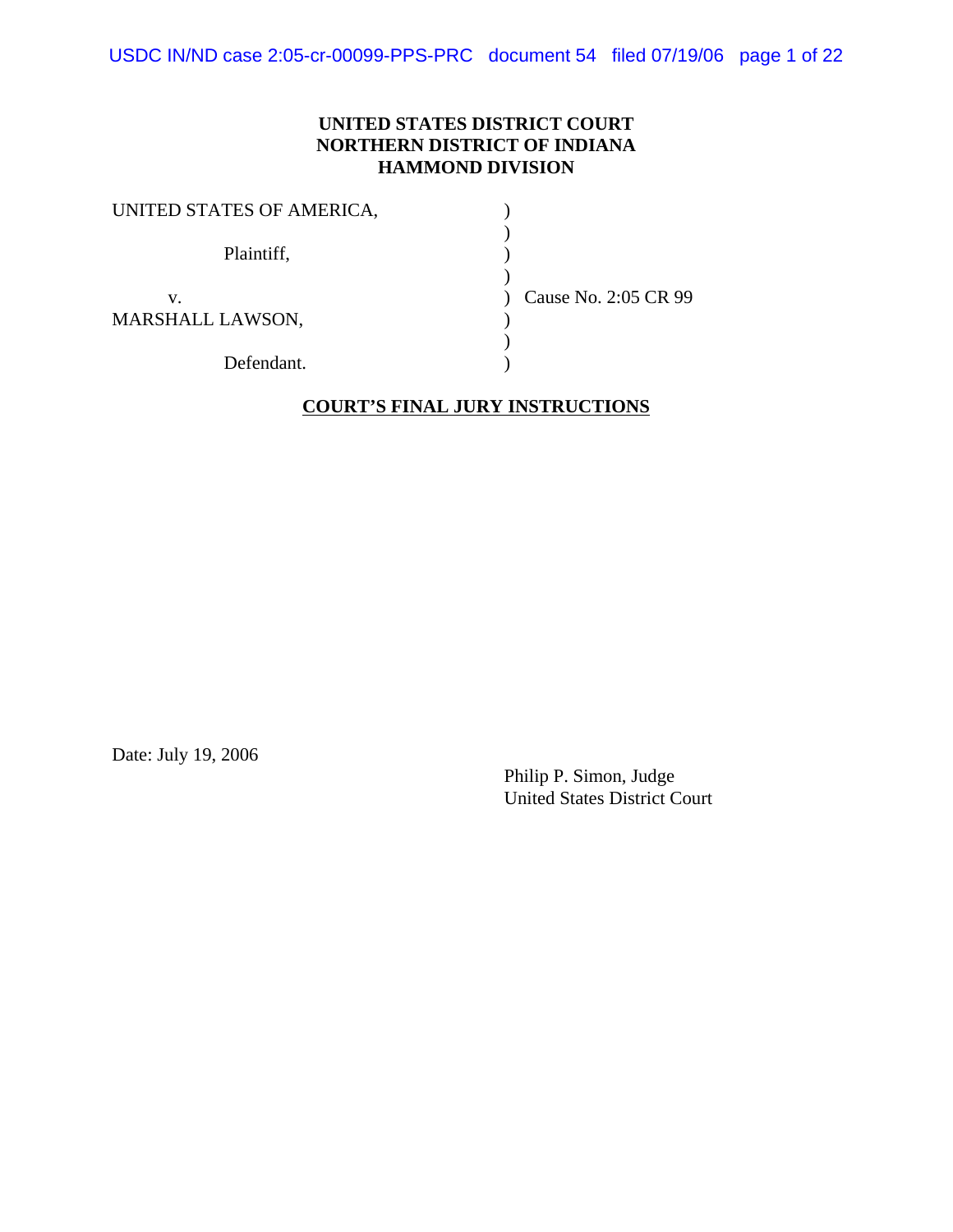Members of the jury, you have seen and heard all the evidence and the arguments of the attorneys. Now I will instruct you on the law.

You have two duties as a jury. Your first duty is to decide the facts from the evidence in the case. This is your job, and yours alone.

Your second duty is to apply the law that I give you to the facts. You must follow these instructions, even if you disagree with them. Each of the instructions is important, and you must follow all of them.

Perform these duties fairly and impartially. Do not allow sympathy, prejudice, fear, or public opinion to influence you. You should not be influenced by any person's race, color, religion, national ancestry, or sex.

Nothing I say now, and nothing I said or did during the trial, is meant to indicate any opinion on my part about what the facts are or about what your verdict should be.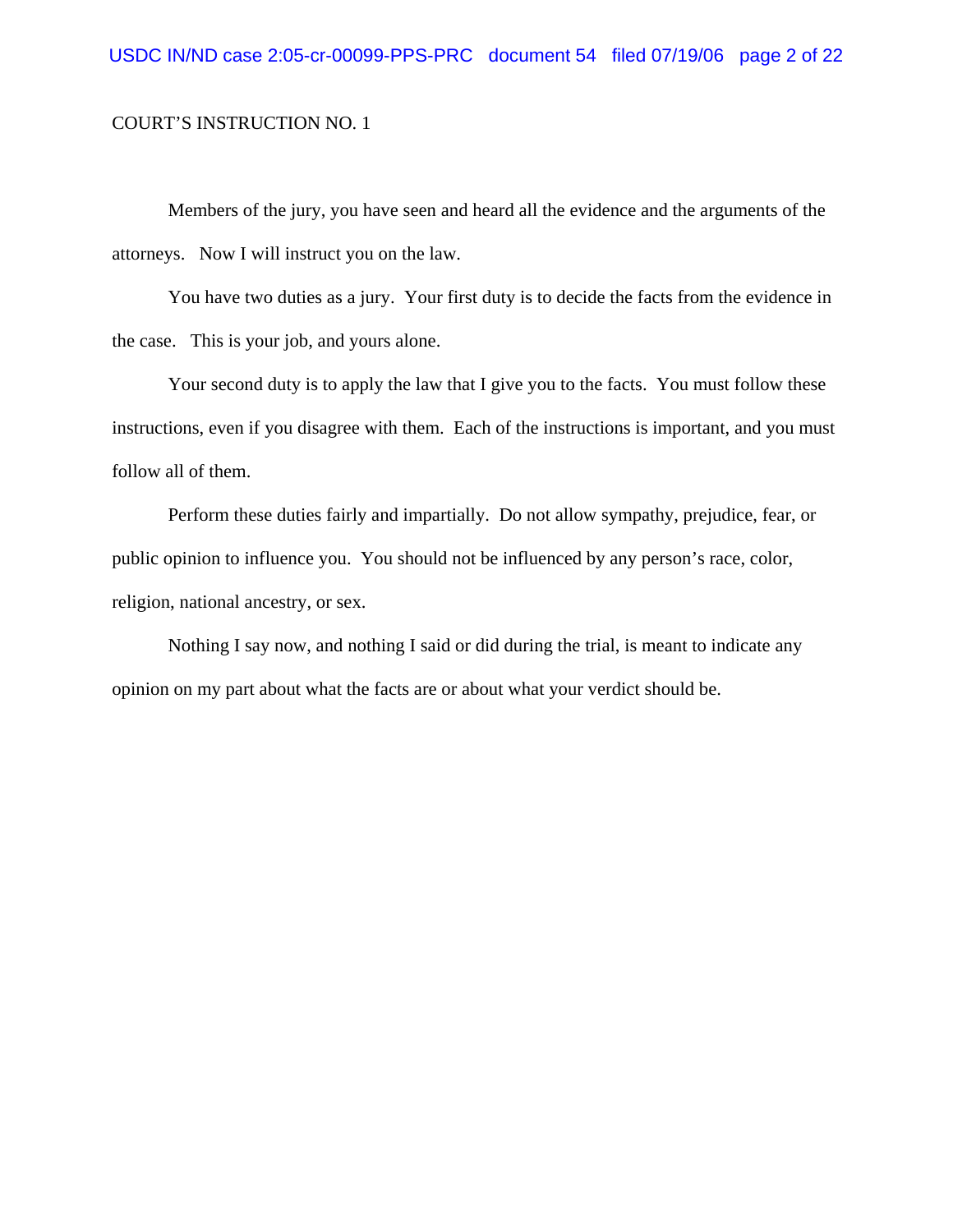The evidence consists of the testimony of the witnesses, the exhibits admitted in evidence, and stipulations. A stipulation is an agreement between both sides that certain facts are true.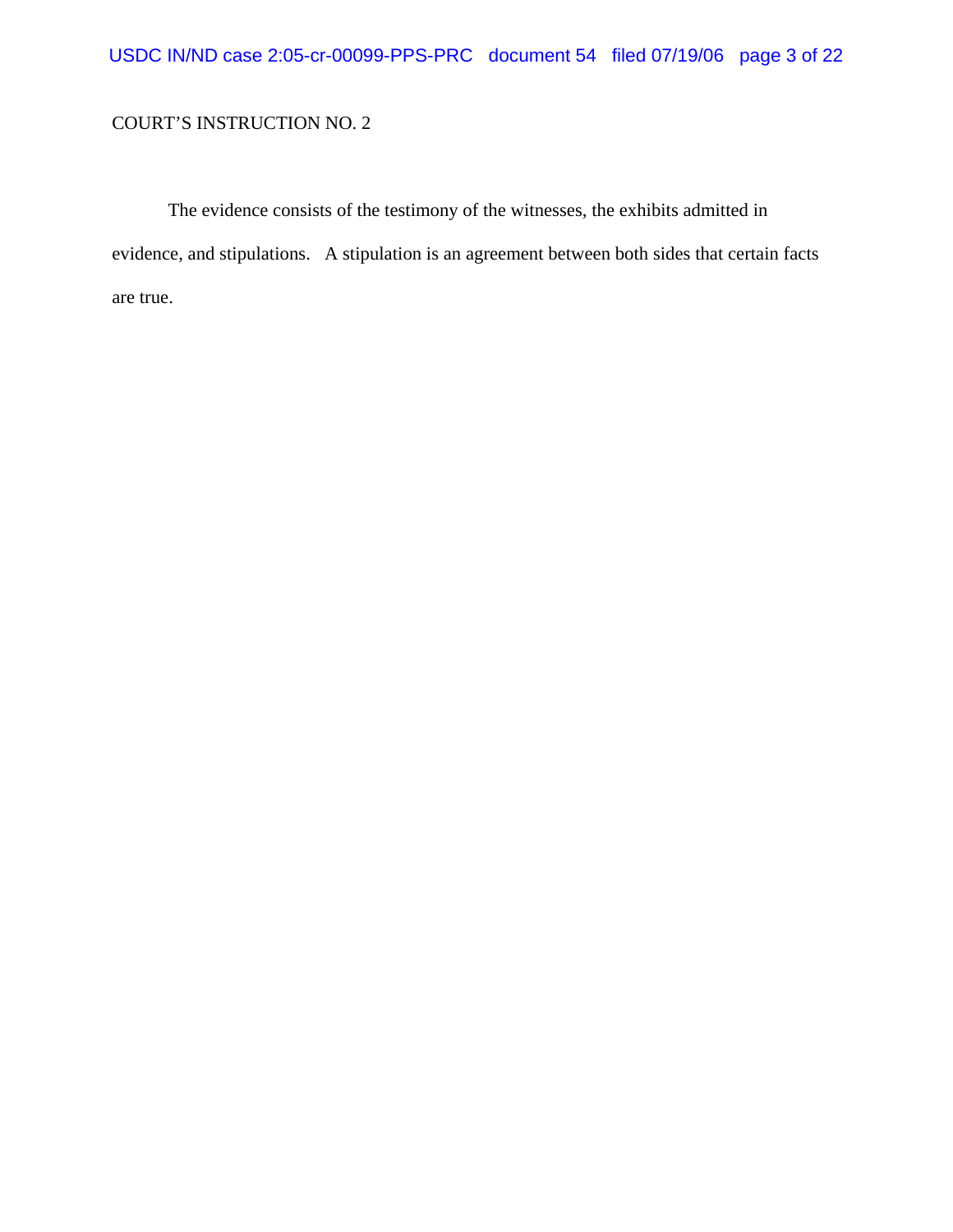You are to decide whether the testimony of each of the witnesses is truthful and accurate, in part, in whole, or not at all, as well as what weight, if any, you give to the testimony of each witness. In evaluating the testimony of any witness, you may consider, among other things:

- the witness's age;

- the witness's intelligence;

- the ability and opportunity the witness had to see, hear, or know the things that the witness testified about;

- the witness's memory;

- any interest, bias, or prejudice the witness may have;

- the manner of the witness while testifying; and

- the reasonableness of the witness's testimony in light of all the evidence in the case.

You should judge the defendant's testimony in the same way that you judge the testimony of any other witness.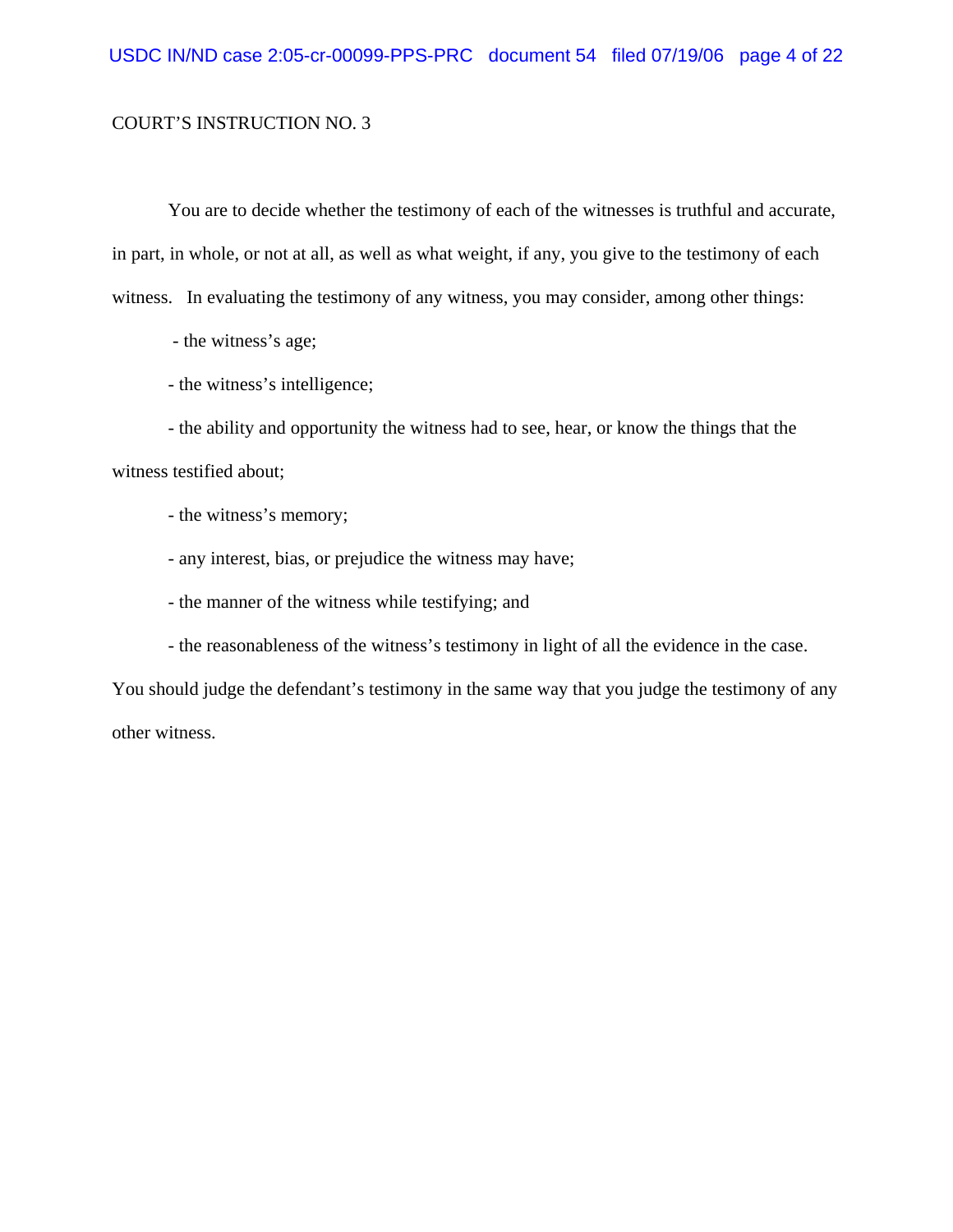You should use common sense in weighing the evidence and consider the evidence in light of your own observations in life. In our lives, we often look at one fact and conclude from it that another fact exists. In law we call this "inference." A jury is allowed to make reasonable inferences. Any inferences you make must be reasonable and must be based on the evidence in the case.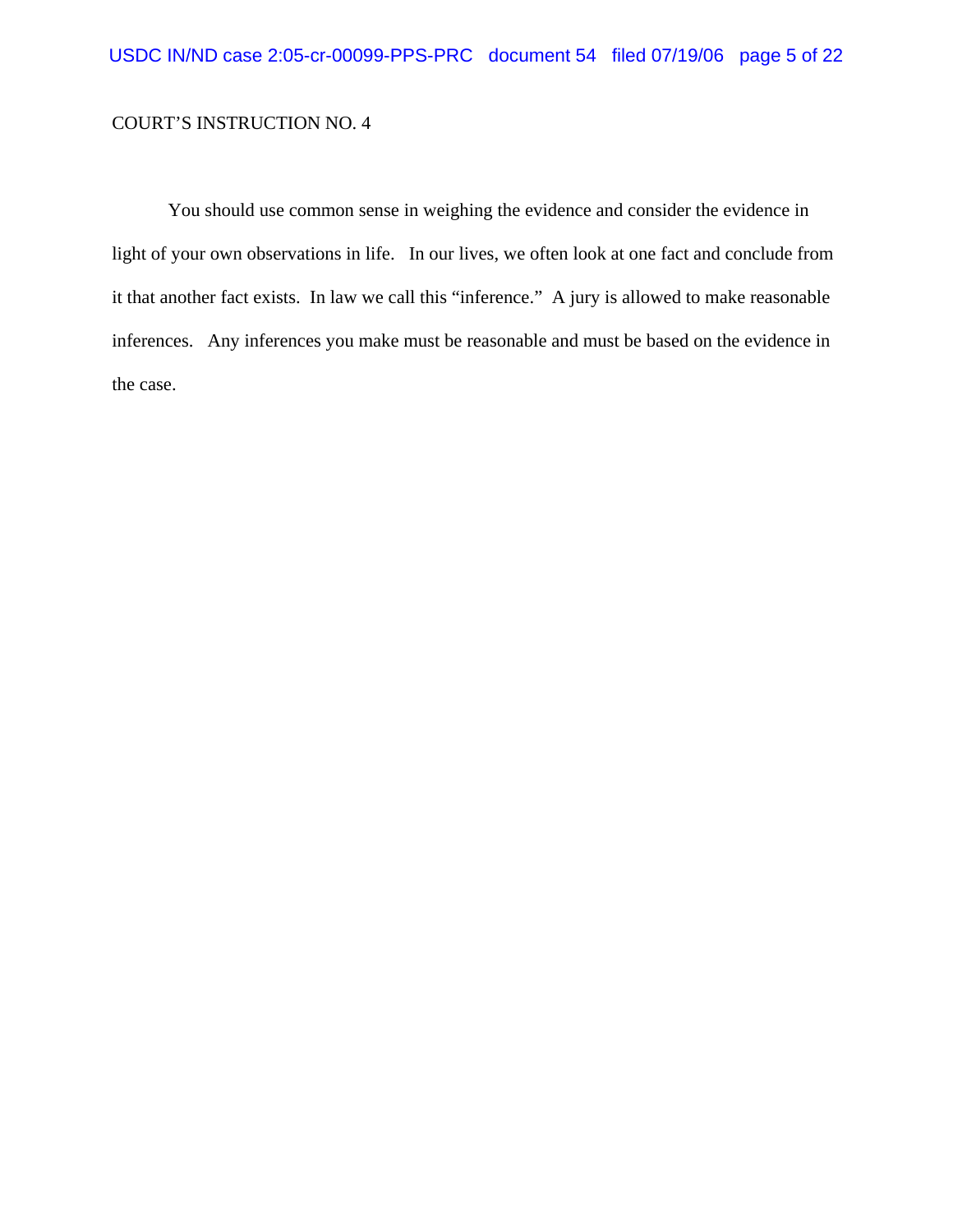Some of you have heard the phrases "circumstantial evidence" and "direct evidence." Direct evidence is the testimony of someone who claims to have personal knowledge of the commission of the crime which has been charged, such as an eyewitness. Circumstantial evidence is the proof of a series of facts which tend to show whether the defendant is guilty or not guilty. The law makes no distinction between the weight to be given either direct or circumstantial evidence. You should decide how much weight to give to any evidence. All the evidence in the case, including the circumstantial evidence, should be considered by you in reaching your verdict.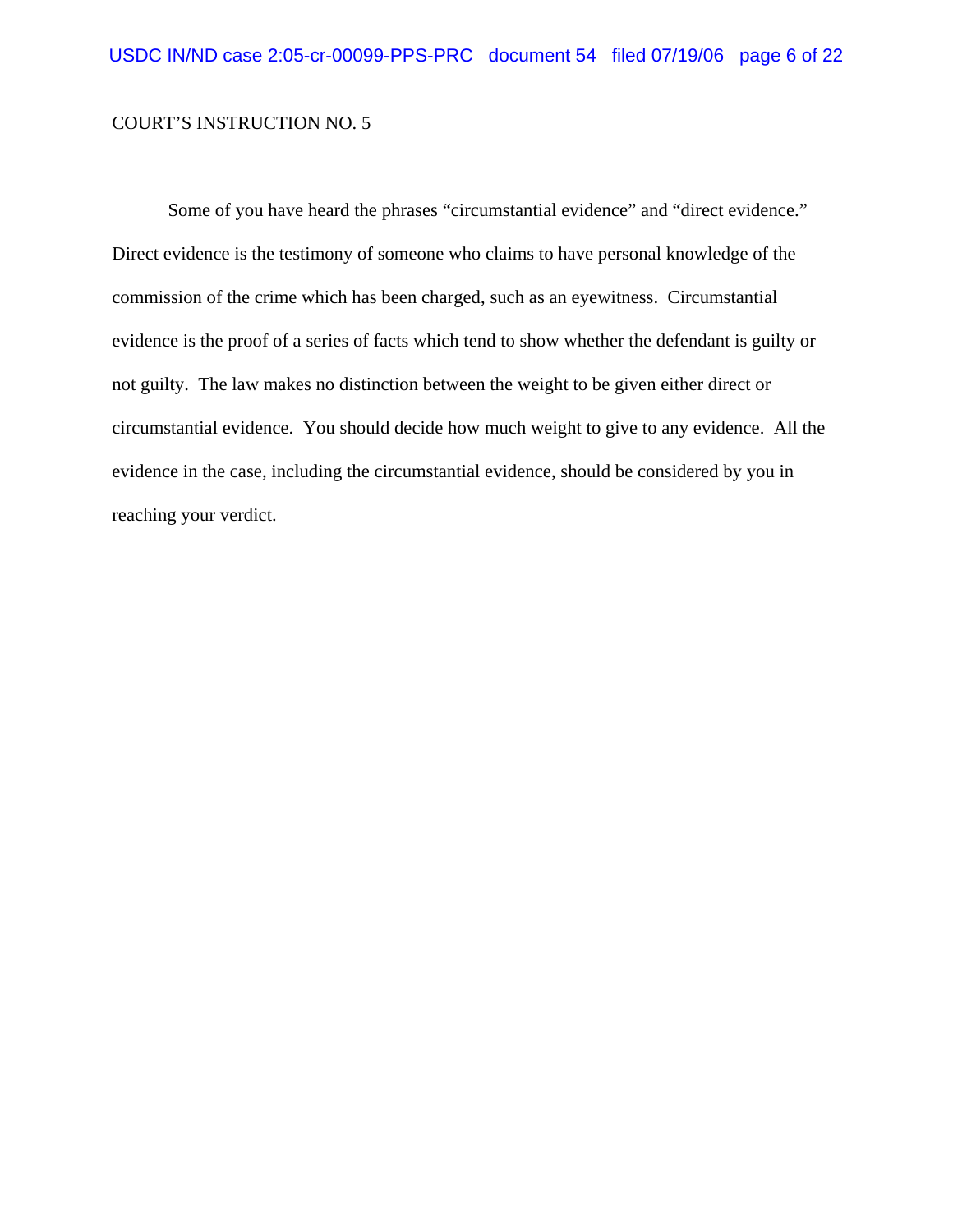Certain things are not evidence. I will list them for you:

First, testimony that I struck from the record, or that I told you to disregard, is not evidence and must not be considered.

Second, anything that you may have seen or heard outside the courtroom is not evidence and must be entirely disregarded. This includes any press, radio, or television reports you may have seen or heard. Such reports are not evidence and your verdict must not be influenced in any way by such publicity.

Third, questions and objections by the lawyers are not evidence. Attorneys have a duty to object when they believe a question is improper. You should not be influenced by any objection or by my ruling on it.

Fourth, the lawyers' statements to you are not evidence. The purpose of these statements is to discuss the issues and the evidence. If the evidence as you remember it differs from what the lawyers said, your memory is what counts.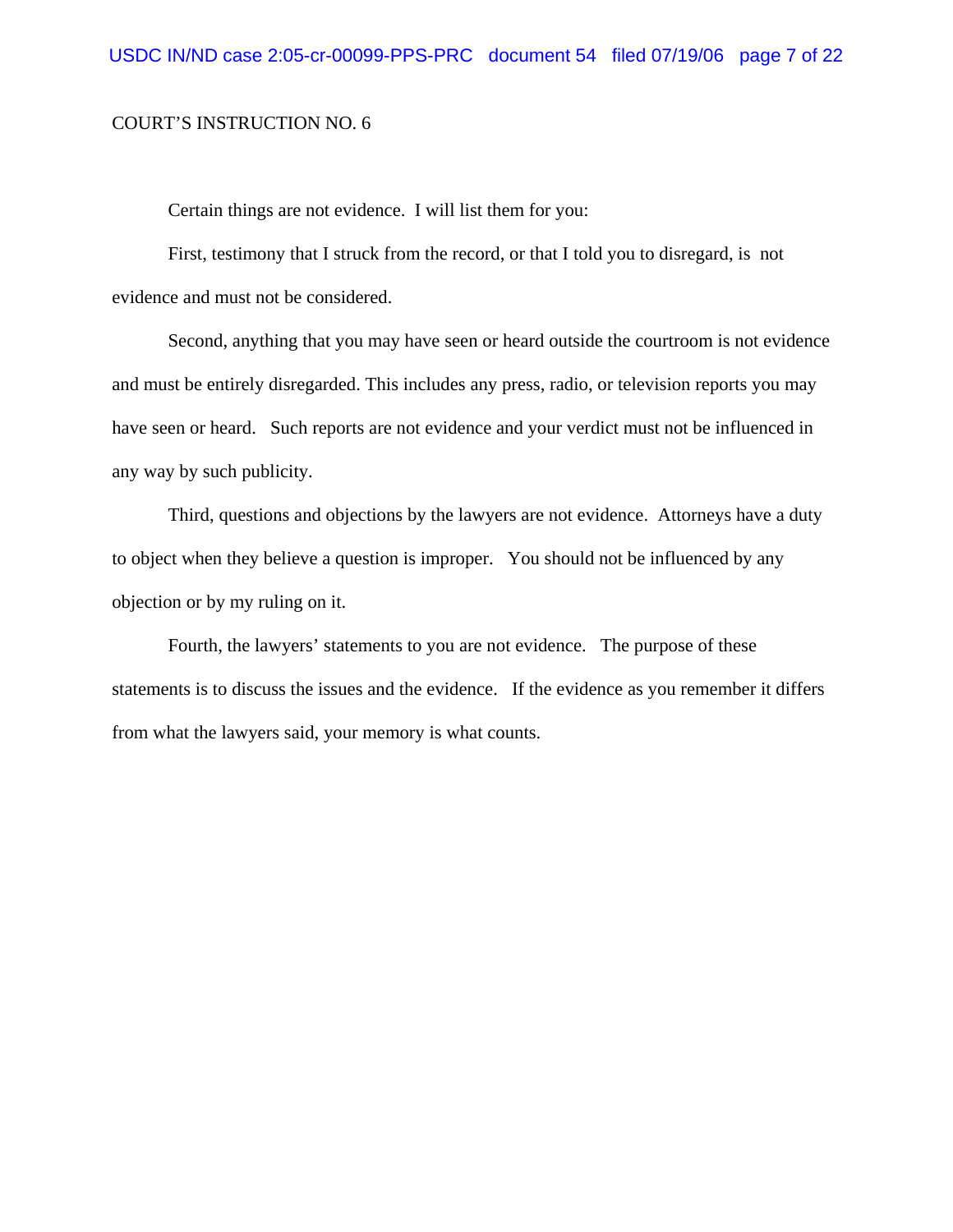You have heard evidence that before the trial witnesses made statements that may be inconsistent with the witnesses' testimony here in court. If you find that it is inconsistent, you may consider the early statements in deciding the truthfulness and accuracy of that witness's testimony in this trial. If that statement was made under oath, you may also consider it as evidence of the truth of the matters contained in that prior statement.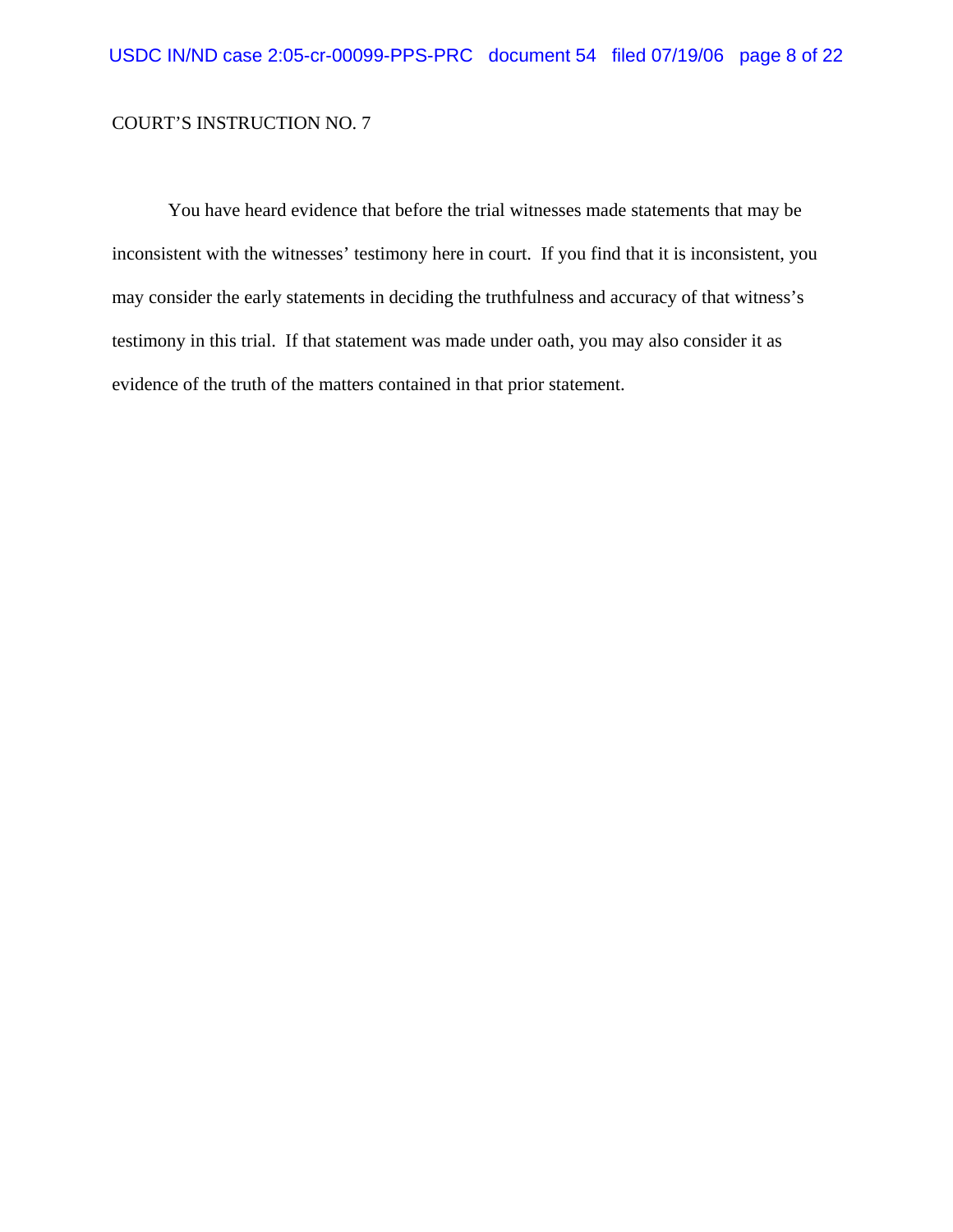You may find the testimony of one witness or a few witnesses more persuasive than the testimony of a larger number. You need not accept the testimony of the larger number of witnesses.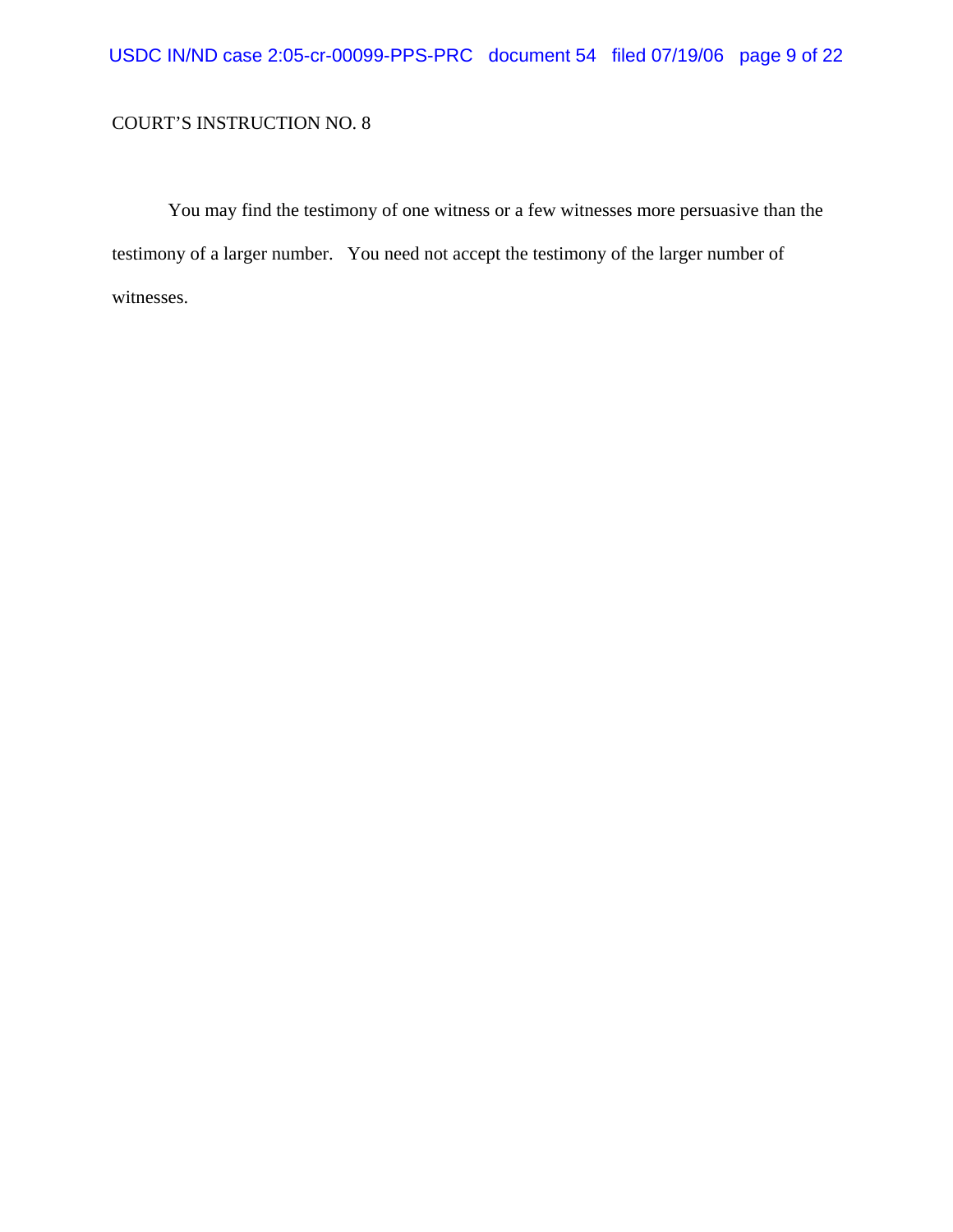The defendant is presumed to be innocent of the charge. This presumption continues during every stage of the trial and your deliberations on the verdict. It is not overcome unless from all the evidence in the case you are convinced beyond a reasonable doubt that the defendant is guilty as charged. The government has the burden of proving the guilt of the defendant beyond a reasonable doubt. This burden of proof stays with the government throughout the case. The defendant is never required to prove his innocence or to produce any evidence at all.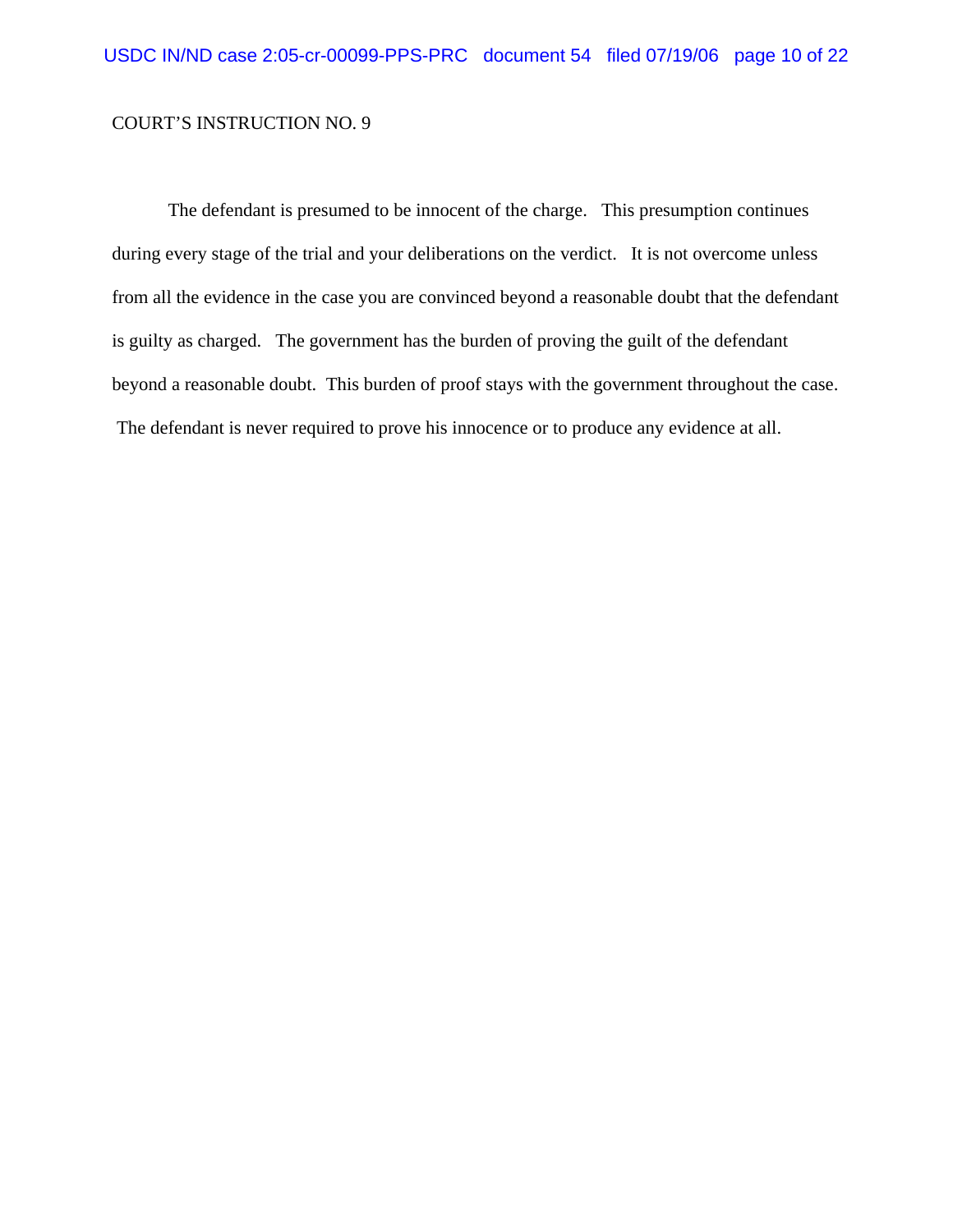You have heard evidence of acts of the defendant other than those charged in the indictment. You may consider this evidence only on the question of the defendant's intent and the absence of mistake. You should consider this evidence only for this limited purpose.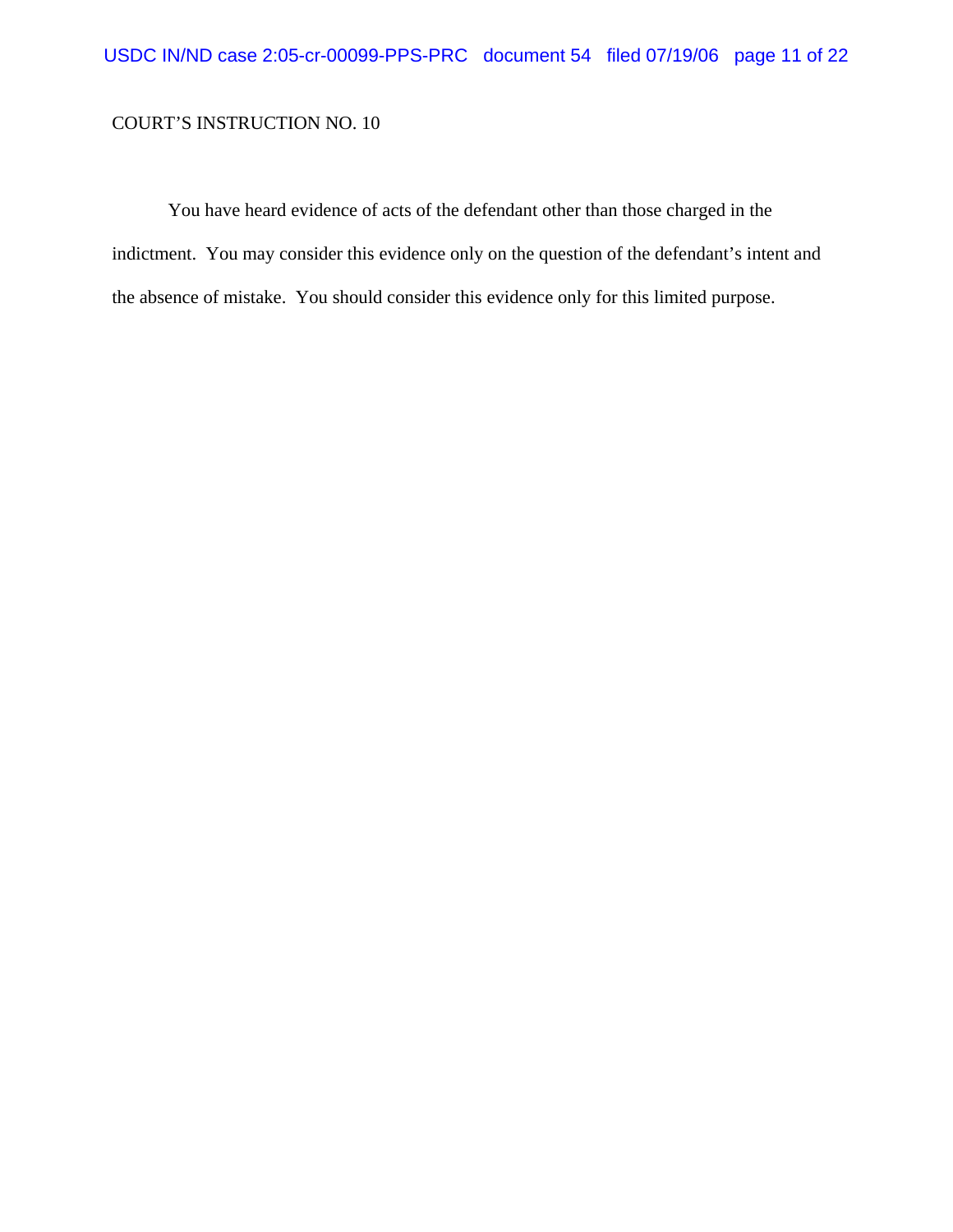The indictment in this case is the formal method of accusing the defendant of an offense and placing the defendant on trial. It is not evidence against the defendant and does not create any inference of guilt.

Marshall Lawson, the defendant, is charged with possession with intent to distribute five grams or more of cocaine base.

The defendant has pled not guilty to the charges.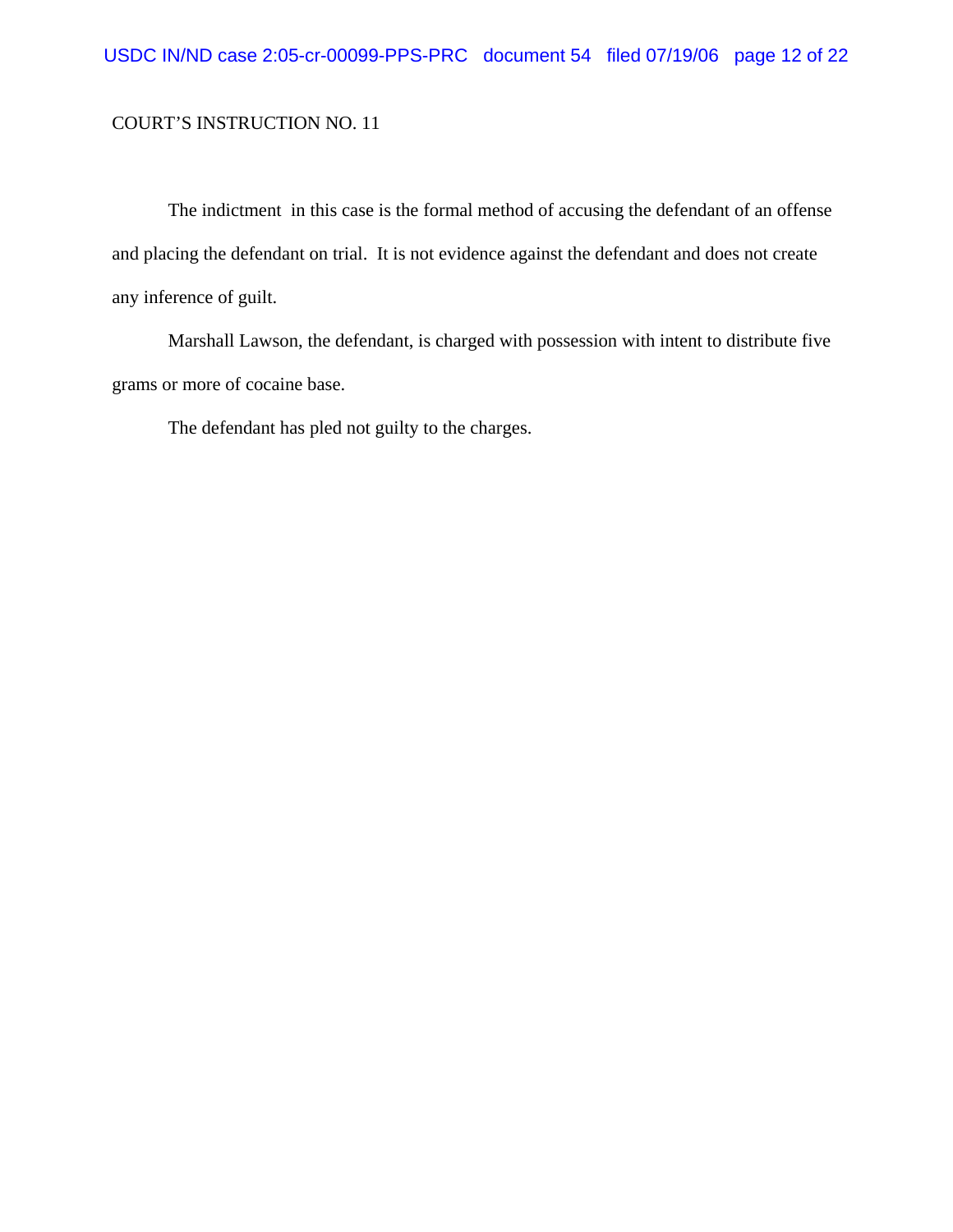The indictment charges that on or about June 29, 2005, the defendant did possess with intent to distribute cocaine base in violation of Title 21, United States Code, Section 841(a)(1), which provides in pertinent part:

[I]t shall be unlawful for any person knowingly or intentionally to . . . distribute . . . or possess with intent to . . . distribute . . . a controlled substance.

You are instructed that possession with intent to distribute is an offense prohibited by the Controlled Substances Act.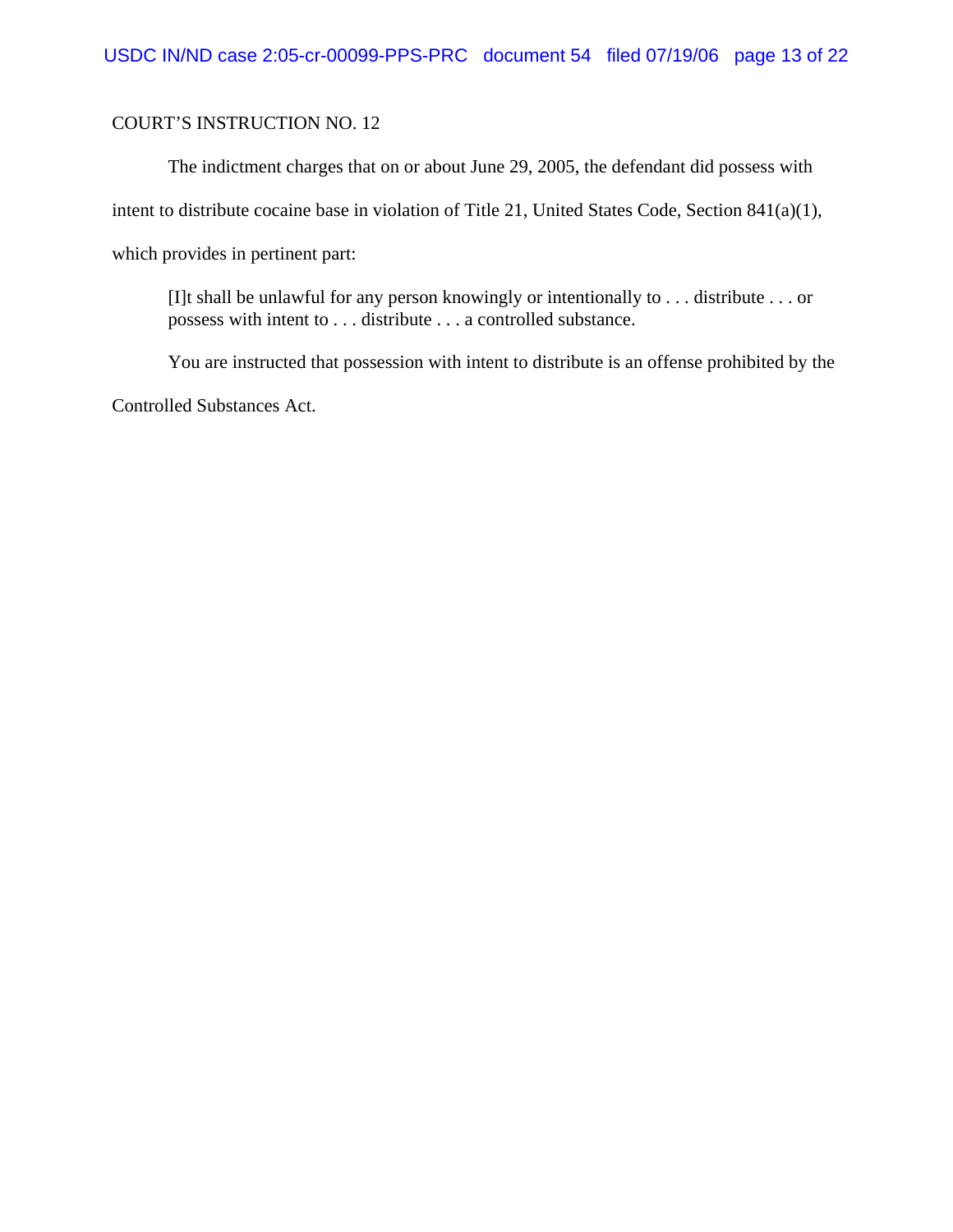You have heard a witness give opinions about matters requiring special knowledge or skill. You should judge this testimony in the same way that you judge the testimony of any other witness. The fact that such a person has given an opinion does not mean that you are required to accept it. Give the testimony whatever weight you think it deserves, considering the reasons given for the opinion, the witness's qualifications, and all of the other evidence in the case.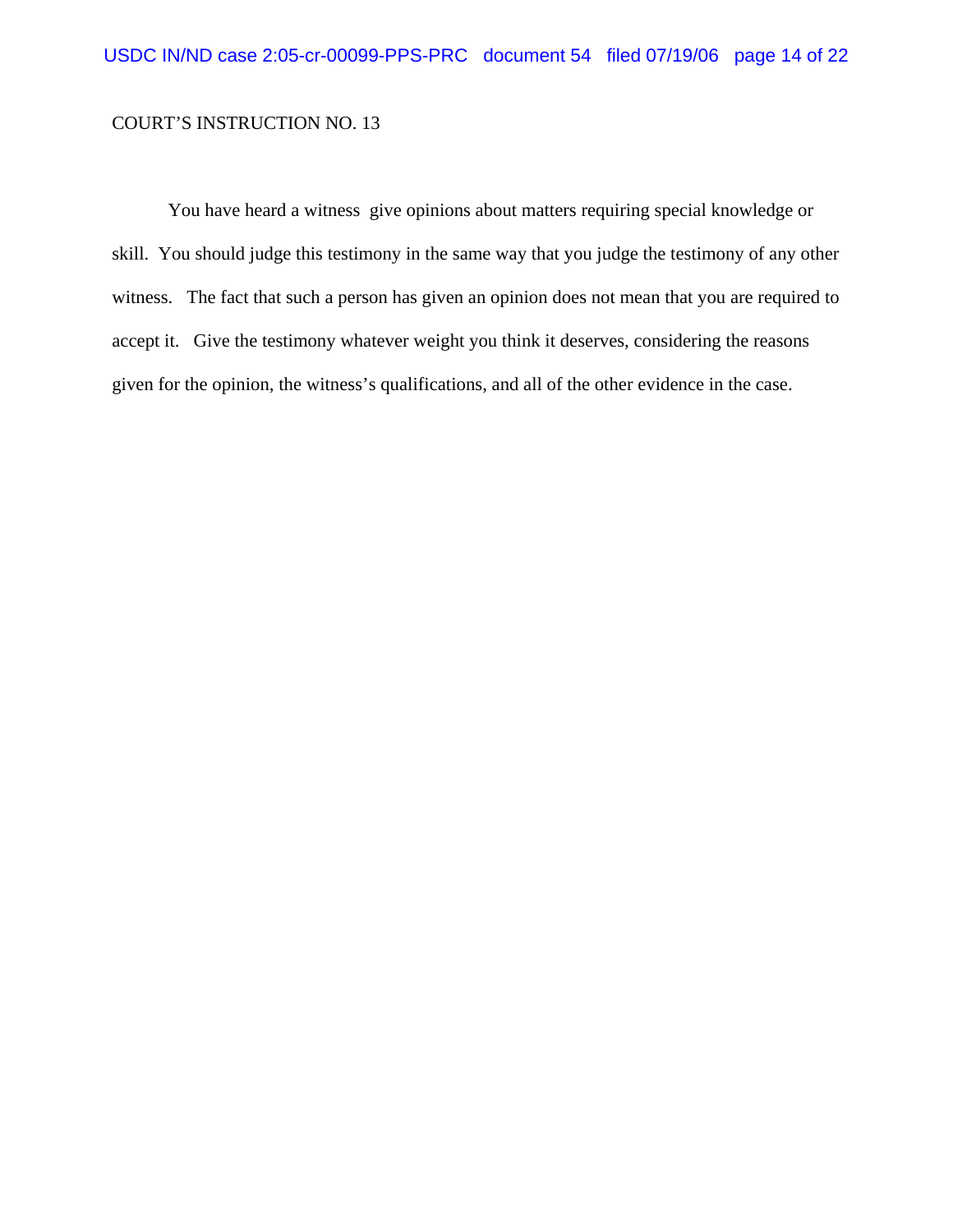To sustain the charge of possession of cocaine base; with intent to distribute as charged in the Indictment, the government must prove the following propositions:

First, the defendant knowingly or intentionally possessed five grams or more of cocaine base;

Second, the defendant possessed five grams or more of cocaine base with the intent to deliver it to another person.

It does not matter whether the defendant knew the substance was cocaine base. It is sufficient that the defendant knew that it was some kind of prohibited drug.

If you find from your consideration of all the evidence that each of these propositions has been proved beyond a reasonable doubt, then you should find the defendant guilty.

If, on the other hand, you find from your consideration of all the evidence that any of these propositions has not been proved beyond a reasonable doubt, then you should find the defendant not guilty.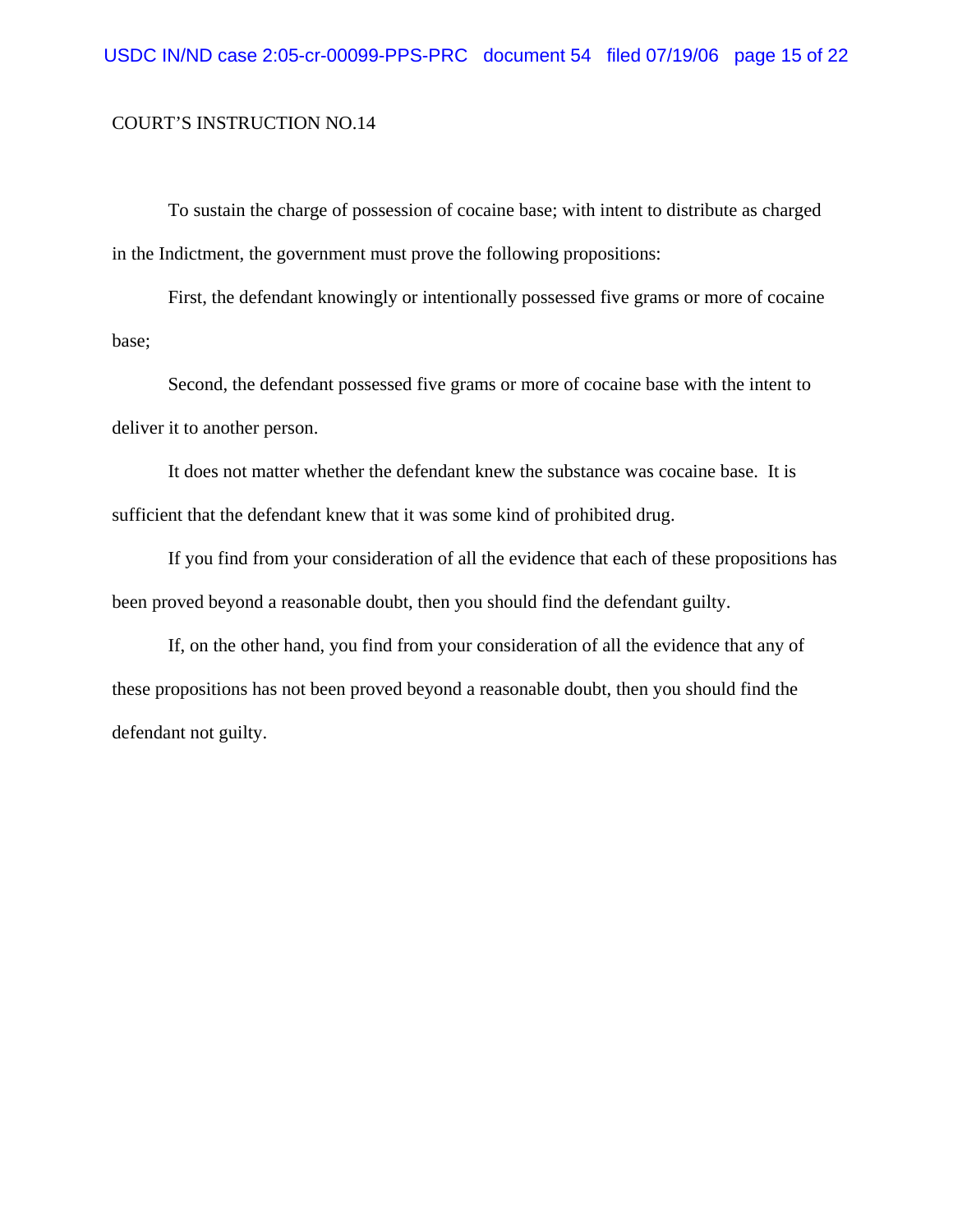The indictment charges that the offense was committed "on or about" June 29, 2005. The government must prove that the offense happened reasonably close to that date but is not required to prove that the alleged offense happened on that exact date.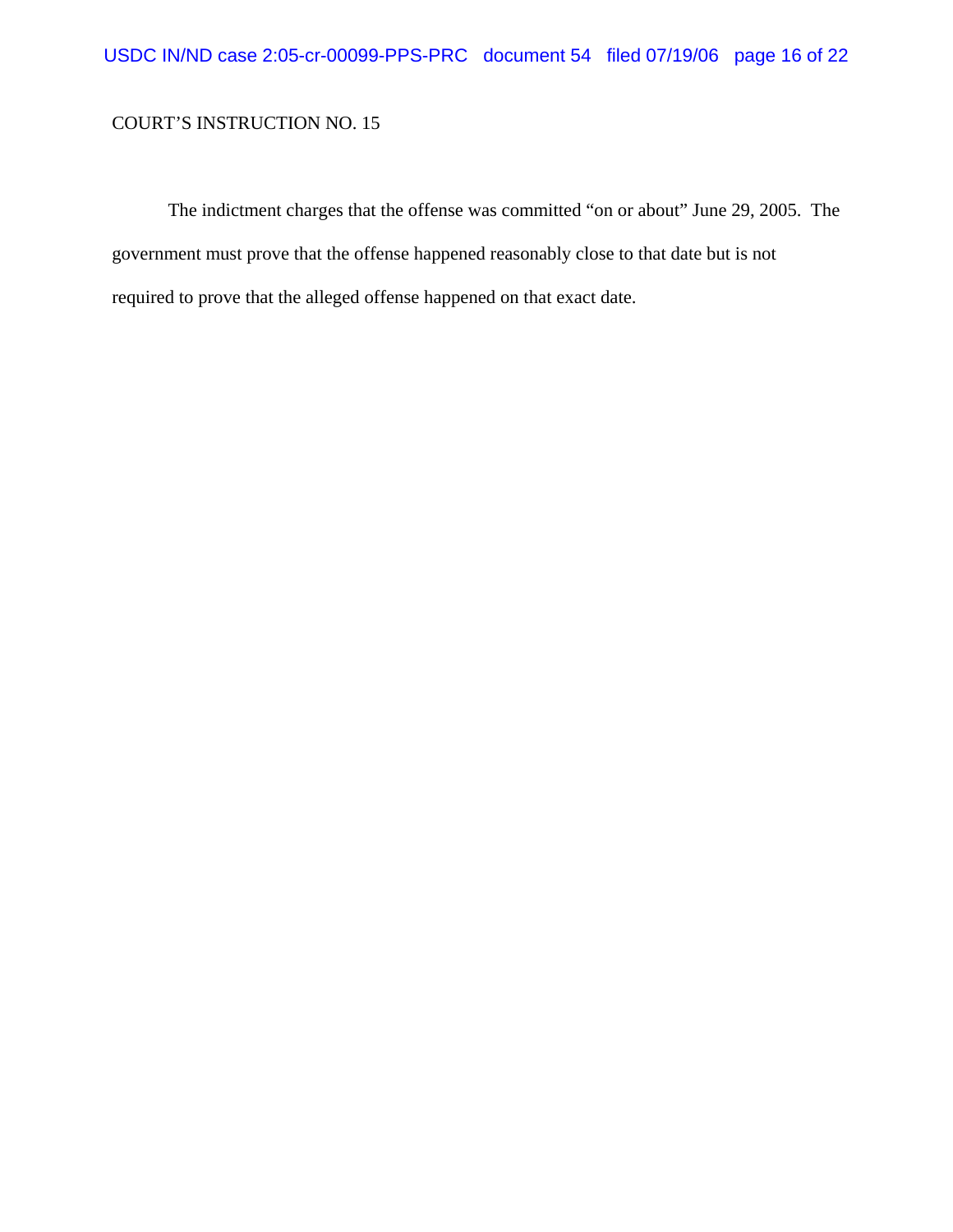When the word "knowingly" is used in these instructions, it means that the defendant realized what he was doing and was aware of the nature of his conduct, and did not act through ignorance, mistake or accident. Knowledge may be proved by the defendant's conduct, and by all the facts and circumstances surrounding the case.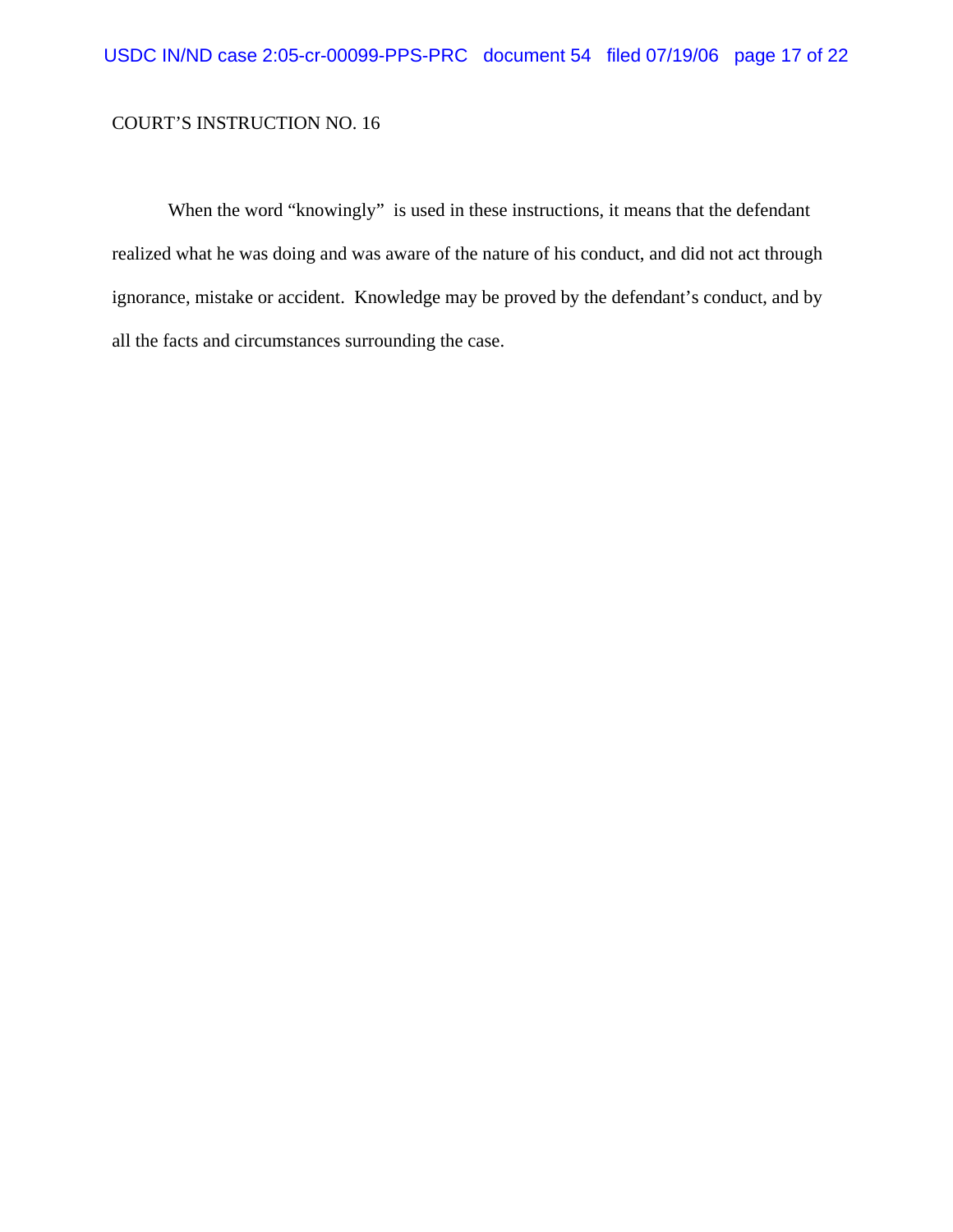Possession of an object is the ability to control it. Possession may exist even when a person is not in physical contact with the object, but knowingly has the power and intention to exercise direction and control over it, either directly or through others.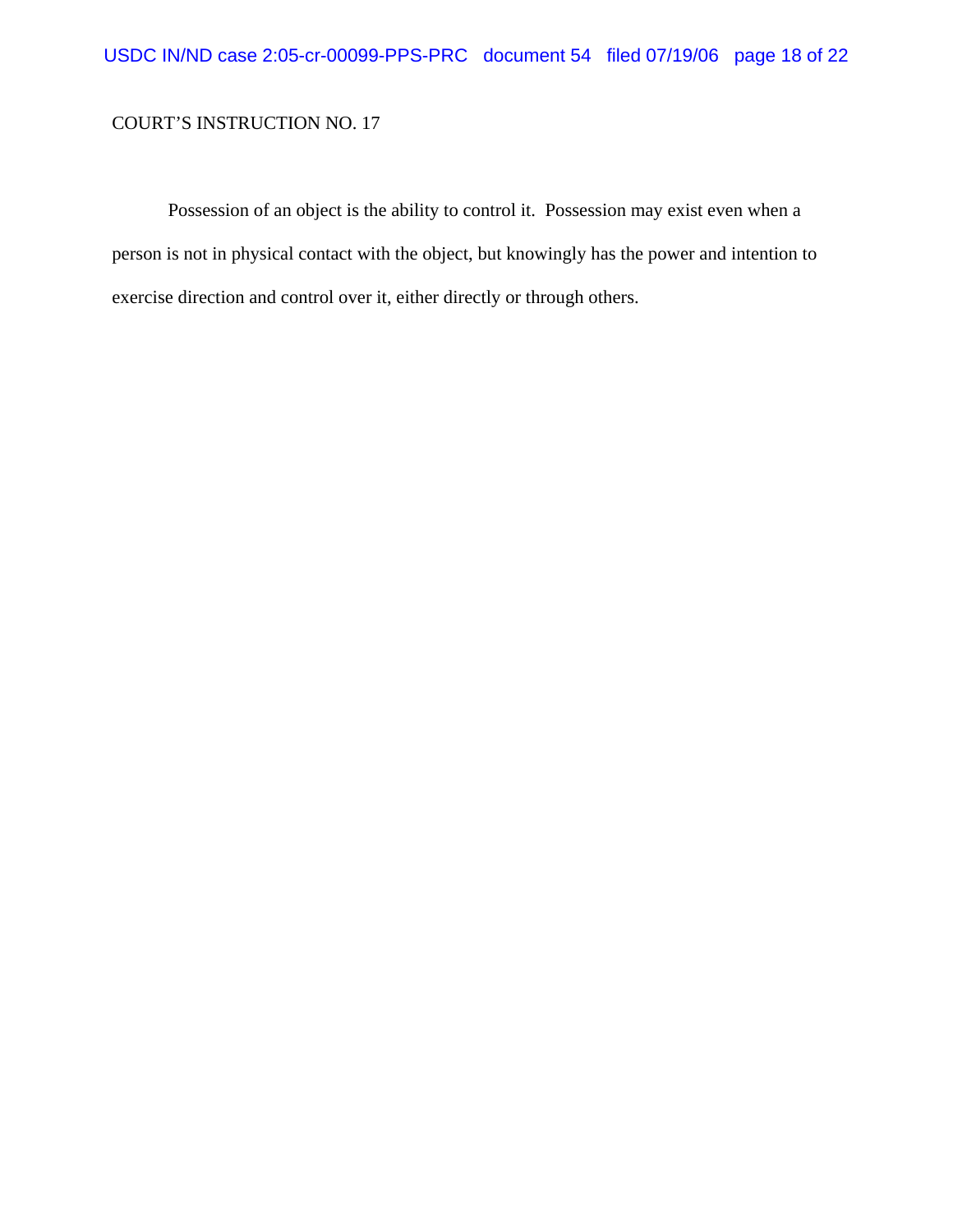# USDC IN/ND case 2:05-cr-00099-PPS-PRC document 54 filed 07/19/06 page 19 of 22

## COURT'S INSTRUCTION NO. 18

You are instructed that cocaine base, commonly known as crack cocaine, is a controlled substance.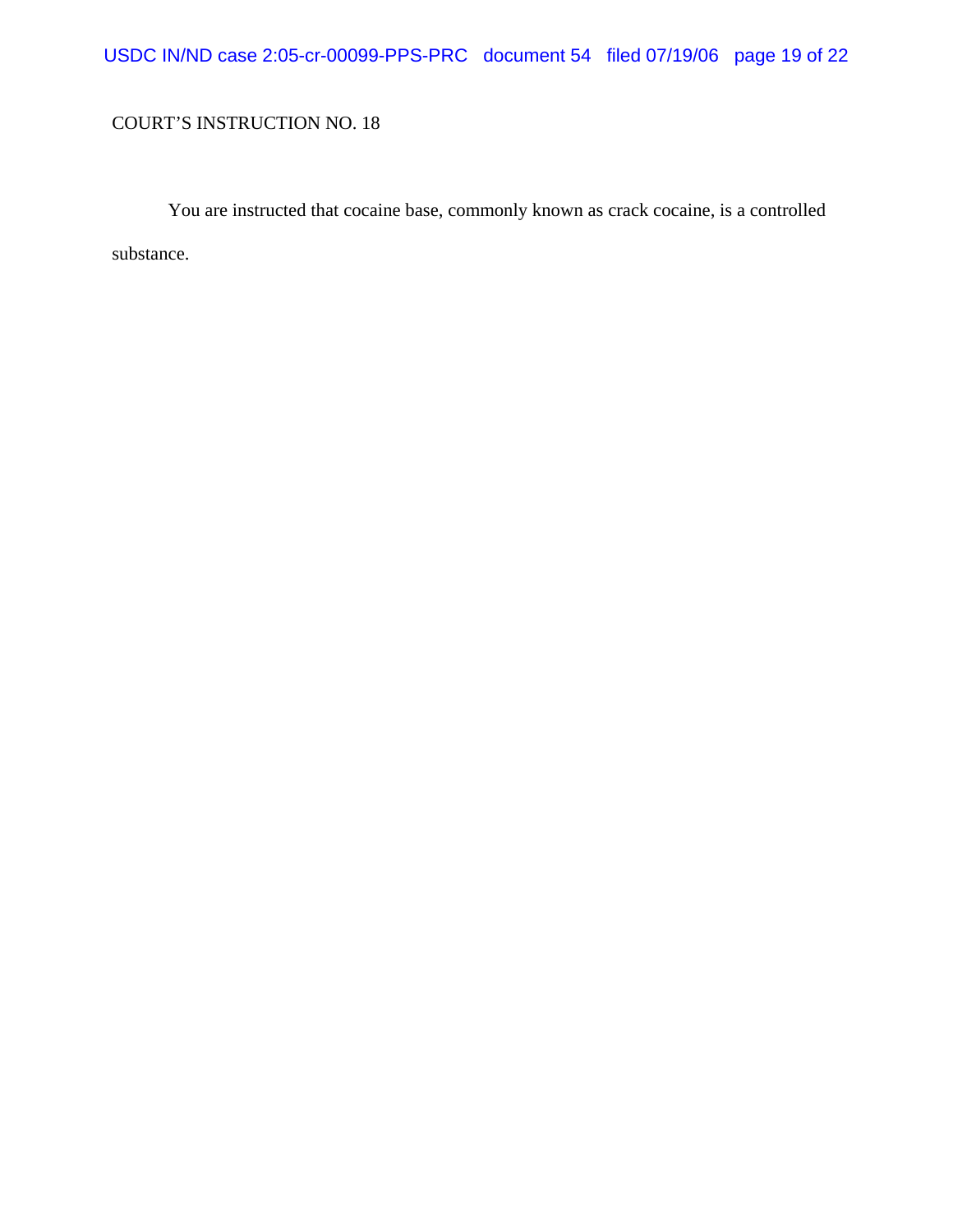Upon retiring to the jury room, select one of your number as your foreperson. The foreperson will preside over your deliberations and will be your representative here in court.

Forms of verdict have been prepared for you and I will read them to you shortly.

Take these forms to the jury room, and when you have reached unanimous agreement on the verdict, your foreperson will fill in and date the appropriate form, and each of you will sign it.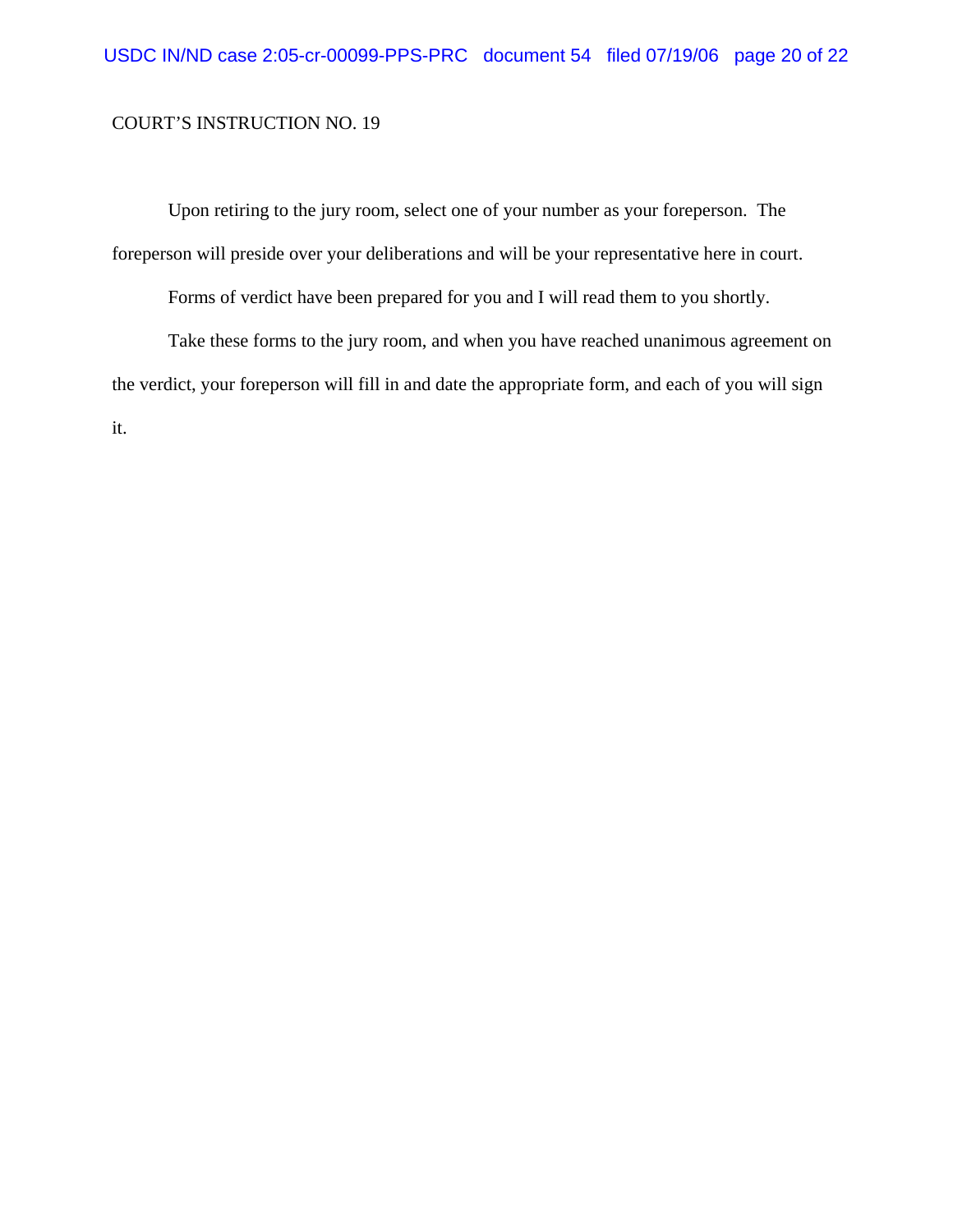I do not anticipate that you will need to communicate with me. If you do, however, the only proper way is in writing, signed by the foreperson, or if he or she is unwilling to do so, by some other juror, and given to the marshal.